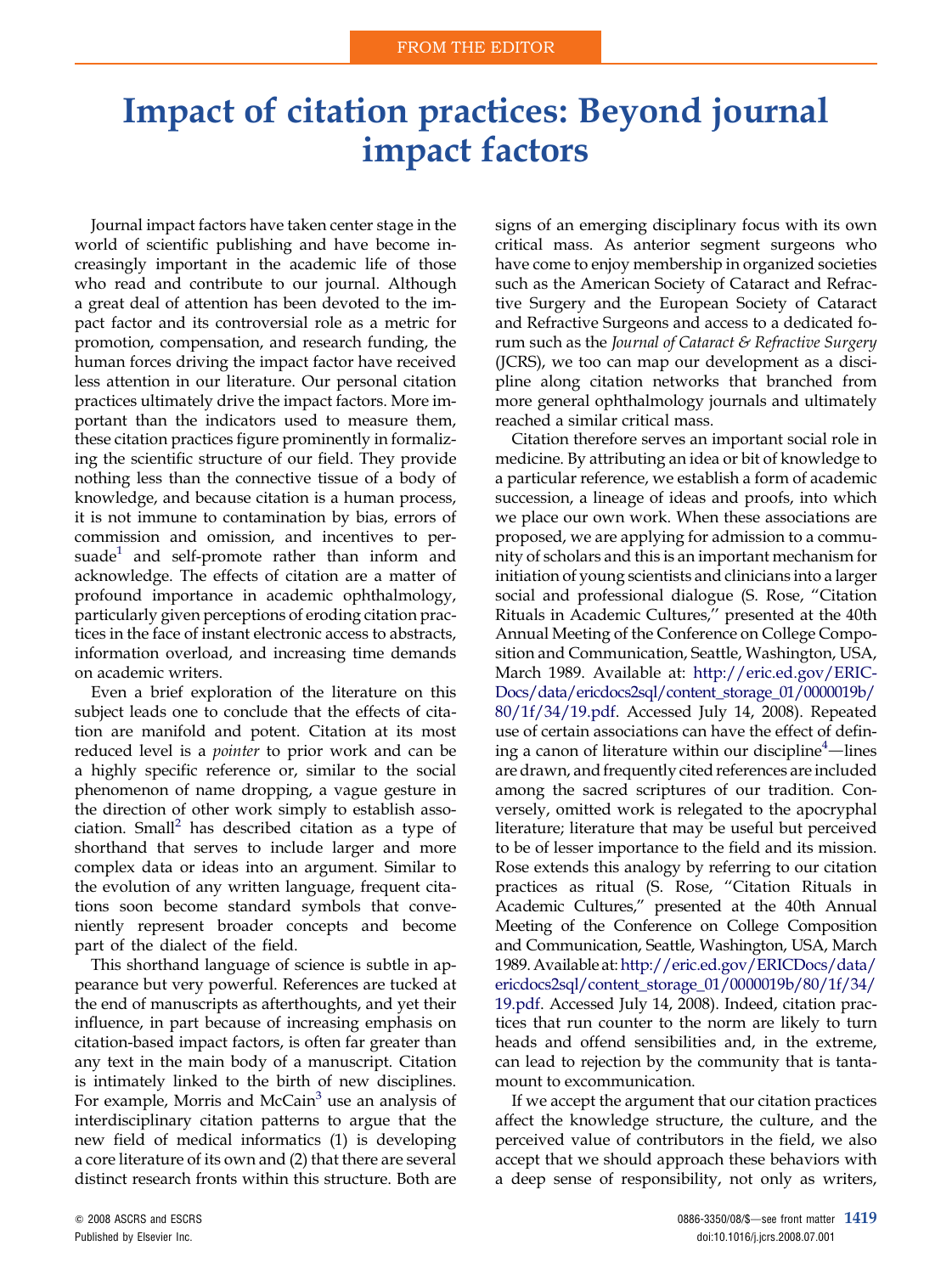but also as readers and peer reviewers. What are the signs of good citation practice? A definition is elusive, but the values that we strive for in citation should reflect those held in common by the scientific and clinical community at large. Errors in citation are far easier to spot than good citation practices and are perhaps more informative. These errors might be roughly divided into errors of bias and errors of accuracy.

Bias in citation manifests at least 2 ways. First, we begin with a pool of medical literature that is already biased toward positive results. There is additional evidence that when we cite, we amplify this bias by citing studies with a statistically significant primary outcome measure twice as often as those with a P value greater than  $0.05<sup>5</sup>$  $0.05<sup>5</sup>$  $0.05<sup>5</sup>$  Self-citation, whether in reference to the author or the journal, is another form of bias that has raised concerns of impact inflation. In the year 2000, one-fifth of all citations in 289 diabetes pa-pers across 170 journals were author self-citations.<sup>[6](#page-2-0)</sup> Journal self-citation rates in 1998 were similarly high across the 5 or 6 highest impact journals from several clinical specialties, with rates in ophthalmology ranging from  $10\%$  to  $25\%$ . Contrary to what we might expect, correcting the impact factor for self-citation across these 36 journals had no impact on rank order.

Misquotation of another's data is an example of an error of *accuracy*. Porrino et al.<sup>8</sup> reported that 63 of 154 papers referencing a clinical classification system for hand fractures incorrectly reported clinical criteria that directly impact treatment decisions. Other errors include incorrectly interpreting another's study or suggesting that the cited work directly supports the current argument when it does not or does so ambiguously. We make such mistakes out of misunderstanding or cursory reading and can be motivated by a persuasive strategy to strengthen an argument with the implied assent of the cited experts. Finally, omission of key references or attribution of work to a secondary reference rather than a primary source can distort the field by re-mapping key contributions inaccurately. This challenging issue, a recently noted example of which is Alpins<sup>['9](#page-2-0)</sup> under-acknowledged vector approach to analyzing surgically induced astigmatism, can be addressed through errata and correspondences $^{10}$  $^{10}$  $^{10}$ ; but once in the literature, such errors are prone to propagation. Errors of omission or inaccurate attribution also occur when review articles are used in lieu of primary sources. Surveys and reviews garner some of the highest impact ratings, in part because such articles are written by authorities whose mastery of a subject and the associated literature carries significant value in the economy of knowledge. Such papers can capture the Gestalt of a subspecialty in ways that a focused scientific report cannot and often suggest new pathways to progress. They serve

as a convenient, comprehensive repository of information and a resource for other citations. We cite reviews because they are comprehensive, but many of the ideas are gained by proxy through external references that often go unread.

Given these pitfalls and the resonating effects of citation practices, are there any simple guidelines for better exercising our responsibility to cite accurately and with as little bias as possible?

- 1. We should not settle for a superficial knowledge of the literature. Most of the errors described above can be addressed by reading every citation we cite at least once, not just the abstracts, and looking carefully at citations in those manuscripts for primary sources. There are many gems under the surface, but some digging is required.
- 2. Use caution when citing review papers. They are appropriate to cite when novel concepts, data, models, or metaanalyses are presented, but primary sources always take precedence.
- 3. Do not dismiss papers with negative results out of hand. First, consider whether sample sizes were adequate and methods were sound; if so, such results may be important to address.
- 4. Use more specific callout text to the literature. Be sure the reader knows why the source is critical to the current argument. If a reference does not have a clear connection to the argument, perhaps it can be omitted.
- 5. Include the citation immediately after the clause or phrase that calls on it. Clustering references at the end of a sentence with a string of callouts dissociates references from their text.
- 6. Avoid listing references for the sake of showing the number of manuscripts available on a topic. Such lists are often cited at the end of an introductory statement such as ''LASIK is the most commonly performed refractive surgical procedure'' to efficiently acknowledge a body of generally related work. A problem with this practice is that it increases the number of citations dramatically, trumps up the impact of each paper in the list, and at the same time dilutes the impact of other cited papers that were chosen on the basis of specific impact. An alternate approach is to indicate that a search was performed, specify the search engine and key word(s) used, and report the number of relevant articles that were identified. In general, though, such statements rarely require references.
- 7. We should scrutinize any self-citations carefully and subject them to the same criteria we use for other references. Awareness of the many incentives for self-promotion can help keep these forces in check.